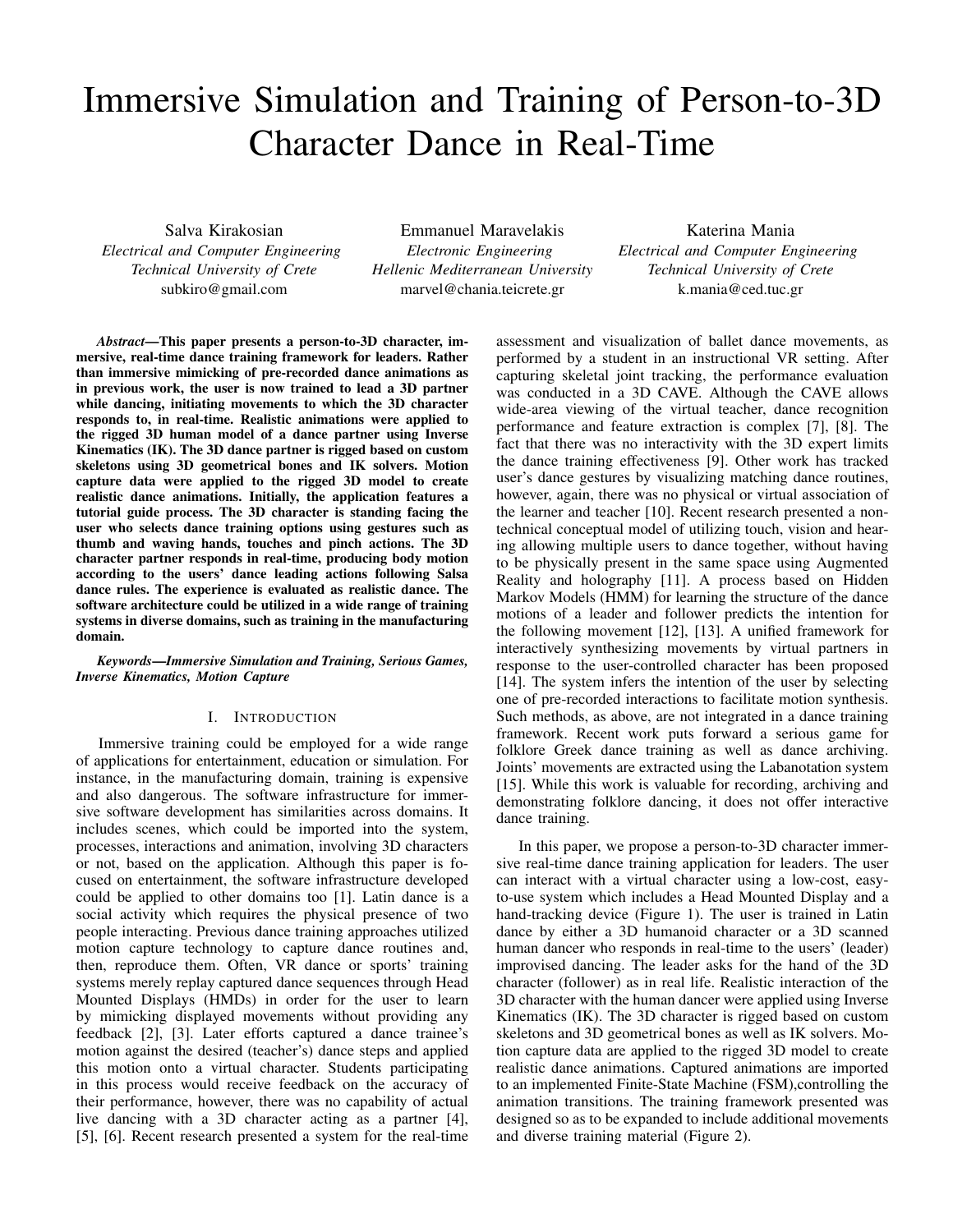

Fig. 1. Set-up



Fig. 2. System Architecture

#### II. IMPLEMENTATION

# *A. Character Modeling and User Interface*

The dance trainee can select one of two 3D character options, e.g., a humanoid 3D character or a 3D scanned model of a human dancer (Figures 3, 7). The professional Spanish Latin dancer Alberto Rodriguez was invited and scanned using the Artec Eva structured light 3D scanner by Artec3D. The Artec Eva uses "White scanning" to generate the 3D model of an object. White Scanning consists of gathering surface height measurements of an object using "white light" illumination. The method adopted for scanning so that the final 3D model was produced, consisted of four steps (Figure 3): Scanning a physical person: The dancer was standing on a T pose while the 3D scanner was moved around the dancer, held by a human operator, scanning all parts of his body. Repairing 3D scanned geometry: Slight movement of the human model during the 3D scanning procedure caused certain geometrical inaccuracies. For this reason, a separate scanning of specific body parts was conducted so that the initially failed scanned parts were repaired. A manual repair and connection of these parts was conducted. Geometry optimization: After the 3D scanning was completed and the body parts connected, the resulting 3D model included more than 1 million vertices. The resolution (amount of vertices) was reduced to 90% lower than the original scanned model, retaining face features in higher detail so that the dance trainee could intuitively perceive



Fig. 3. 3D scanning of the Spanish Latin dancer Alberto Rodriguez

that the 3D character represents a realistic human model. Biped Rigging: Finally, bones to the skin were added so that animations could be applied.



Fig. 4. User Interface

A simple and intuitive User Interface (UI) was developed for inexperienced dancers. Each selection included in the UI canvas represents a button that the users can touch. The user's hands are tracked and these movements are reflected onto the 3D hand model visualized for interaction (Figure 4). Initially, the 3D character is standing just below the main UI facing the user, offering instructions in relation to the dance training functionality. The users practice their actions by interacting with UI panels using gestures such as thumb and waving hands, touches and pinch actions. Experienced VR users can follow the main dance tutorial, selecting one out of three basic options. The dance training process starts with the first option named "Basic Steps" of the Salsa Latin dance which includes the "Basic A", the "Side Steps" and the "Right Turn" dance routine. The user learns to execute the basic steps that the 3D character demonstrates and not the leading movements. By selecting the "Interaction" option, the users can practice leading abilities using their hands leading naturally the 3D model to execute the "Side Steps" and the "Turn" animation while both execute the "Basic step". Finally, the users can select the last "Dance" option, where they can improvise and dance, leading the 3D character to basic "Side Steps" and "Turn". The 3D character (follower) responds in real-time to the users' dance leading actions. Importantly, the users' hand gestures are tracked while joined with the 3D character's hands. The improvised dance starts when the user's and the 3D character's hands are virtually connected. The main application scene is populated by two characters. The first is the dance trainee and the second character is a 3D character the user interacts with. The users can view their hands through the HMD represented by 3D hand models (Figure 7, 8). The hand movement and positions are calculated in real-time using the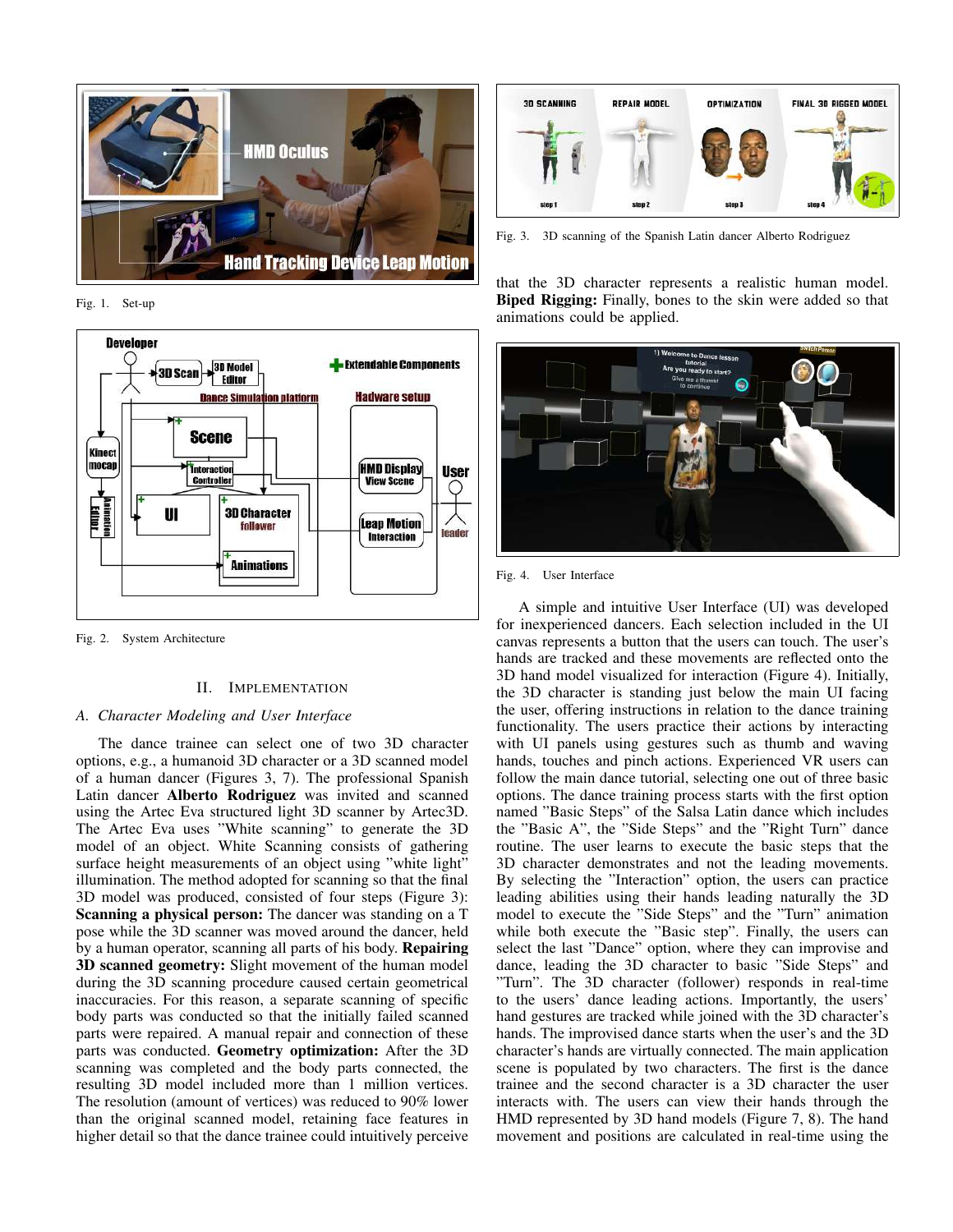Leap Motion sensor as shown in Figure 1. The user can interact with the UI elements and virtual character by extended gestures and virtual touches, or even through basic gestures such as pinching faraway buttons.

# *B. Character Animation and Inverse Kinematics*

In order to animate a 3D humanoid character, this should be rigged as shown in (Figure 3) step 4. As a first step, we produced pre-rendered animations representing specific states such as "Idle state", "Flexing state", "Walk state", "Turn state". We execute these animations as the core of the Finite State Machine as shown in Figure 6. Human motions were captured with a tracking device. Captured data was transferred onto the 3D humanoid model (follower) producing realistic dance movement animations. The captured data was not directly connected to the main 3D model but to the generic skeleton while the record mode was enabled through the *Motion Builder platform* combined with Microsoft Kinect v1. After the recording is finished, the animations were optimized by smoothing the jitters. Finally, the animation was ready to be applied to the humanoid rigged 3D characters in Unity. Realtime tracking of the user's hands was possible based on a standard motion tracking device (Leap Motion). No tracking data is stored in the system. In order for a user to smoothly interact with a humanoid 3D character while holding its virtual hands, Unity's Inverse Kinematics (IK) system was customized to execute dynamic animation of the 3D character. Forward and Inverse Kinematics are similar to a function and its inverse. In robotics, for example, kinematics refers to calculating the relations between end-effectors and joint angles. In relation to Forward Kinematics (FK), the joint angles are the input and the coordinates of the end-effectors are the output. In relation to Inverse Kinematics (IK), the given input is the set of coordinates of the end-effectors and the output to be calculated is the set of joint angles. For a multiple Degrees-of-Freedom (DoF) robot, calculating the FK is quite straightforward. However, IK calculation could be tricky in relation to the same end-effectors coordinates, lacking a unique configuration (or solution), especially when the system is redundant. In order to use Inverse Kinematics (IK) for the 3D character we need to create a reference to the users Left and Right hands: Right Hand IK and Left Hand IK. In order to implement the interaction between the 3D humanoid character and the user's 3D hand model, a GameObject was created in Unity named LeftIKControl and RightIKControl and added to the Left and Right 3D hands model of the user respectively. These IK Controllers contain a child GameObject named Lsphere & Rsphere. Lsphere and Rsphere include a collider. A rigidbody component is used as a reference in IK of the Left and Right hand of a 3D character. When the GameObjects with tag "LeftSphere and RightSphere" enter the 3D character's zone of interaction, the sphere collider is used as a trigger as shown in (Figure 5) and a function is activated so that the Right IK and Left IK are set to Enable. By using the position of the user's hands while they are inside the interaction zone, we can alter the predefined animations in regards to the user's "leading" of the "partner's" hands using IK.

### *C. Finite State Machine (FSM) and AI*

A 3D character animator controller based on a State Machine was developed to be applied to any humanoid character



Fig. 5. Interaction Zone



Fig. 6. Finite State Machine (FSM) & Layers

in the scene. Animation layers were defined for managing complex state machines for different body parts of a 3D character (Figure 6). For example, in a simple waving animation of a 3D character, a lower-body layer represents the idle state and an upper-body layer represents the waving hand state. This technique allows the 3D character to wave a hand while in idle mode. The Artificial Intelligence (AI) navigation system was customized to allow the characters to move around the game world following the user, using navigation meshes that are created automatically based on the scene geometry. The navigation of the characters can, then, be adjusted at runtime. The distance the user needs to reach the 3D humanoid character is minimized, by guiding the 3D character to move towards the user. The stop distance was defined to 4 units in order to enable the user to walk to the interaction zone taking a minimum amount of steps (Figure 5).

# III. EVALUATION AND CONCLUSIONS

Besides pilot studies which largely improved interaction throughout development, 20 adults aged 18-40 were invited for system evaluation. The main instrument for evaluation was the Immersive Experience Questionnaire (IEQ) consisting of questions in 6 categories, e.g., attention, temporal disassociation, temporal transportation, challenge, emotional attachment and enjoyment [16]. Moreover, the standard Simulator Sickness